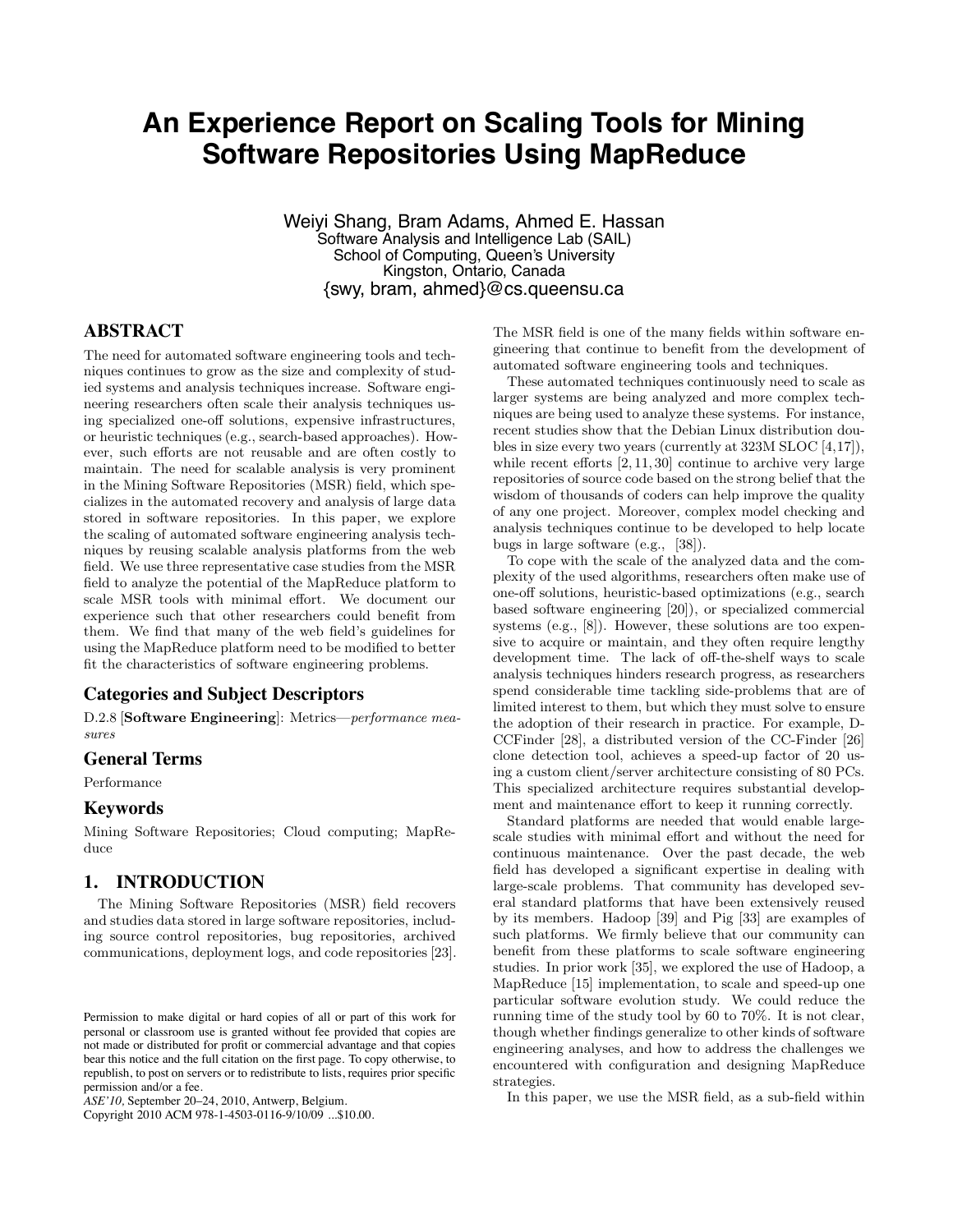software engineering, to study the benefits and challenges of scaling several software engineering analyses using the largescale data processing platforms. In particular, we use three representative case studies from the MSR field to demonstrate that the MapReduce web analysis platform could be used to successfully scale MSR tools with minimal effort. The main contributions of our paper are as follows:

- 1. We document our experience in scaling several MSR problems, such that other researchers could benefit from our experience.
- 2. We also report the changes needed to the web field's guidelines for the MapReduce platform when applying MapReduce to MSR analyses. These changes highlight the different characteristics of software engineering analyses compared to web analyses and must be addressed to ensure that software engineering researchers get the most benefit out of the MapReduce platform.

While we apply scalable web analysis platforms in the context of MSR analyses, we believe that many software engineering research problems that require automated analysis would benefit from these platforms. We hope that our work will encourage other researchers to explore the scaling of their automated techniques using such platforms.

The rest of the paper is organized as follows. Section 2 provides the background and related work of our research. MapReduce and the expected challenges of migrating MSR tools to MapReduce are introduced in Section 3. We present our case study in Section 4, followed by a report about our experiences in addressing the challenges in Section 5. Section 6 evaluates the ability of MapReduce to scale different types of MSR analyses. Section 7 discusses threats to validity. Finally, Section 8 presents the conclusions of this paper.

# **2. BACKGROUND**

**Trends in MSR.** In recent years, two major trends can be observed in the MSR field that are also representative for many other fields of ASE. The first trend is that the data analyzed by software engineering researchers is exploding in size. Recent empirical studies exhibit such a trend, with many researchers exploring large numbers of independent software products instead of a single software product. Empirical studies on Debian GNU/Linux by Gonzalez-Barahona *et al.* [17] analyze up to 730 million lines of source code from 6 releases of the Debian distribution, which contains over 28,000 software packages. Similarly, Mockus and Bajracharya *et al.* have been developing methods to amass and index TBs of source code history data [11, 30]. Estimation indicates that an entire year of processing is needed to amass such large source code [30]. This growth of data is not exceptional. Studies show that the Debian distribution is doubling in size approximately every two years [17].

A second trend in software engineering is the use of ever more sophisticated automated techniques. Clone detection techniques are examples of this trend. Text-based and tokenbased techniques, such as CC-Finder [26], use raw source code or lexical "tokens" to detect code clones in a software project. However, as these clone detection techniques are only able to detect a limited number of clone types [34], more complex techniques that require much more computing power and running time are needed to detect more types of code clones with higher precision.

**Approaches to scale MSR.** The growth of data and the increase in the complexity of MSR studies bring many challenges that hinder the progress of the MSR field. Yet, there is little work that aims to address these challenges.

To enable large-scale MSR studies, researchers continue to develop ad hoc solutions that migrate MSR studies to distributed computing environments. The simplest and most naive way is using batch scripts to split input data across a cluster of machines, deploy the tools (unchanged) to the machines, run the tools in parallel, and finally merge the output of every machine. However, naive approaches mostly do not support load balancing, error recovery and require additional programming effort. Other approaches, such as D-CCFinder [28], Kenyon [14] and SAGE [16], re-engineer the original, non-distributed MSR study tools to enable them to run on a distributed environment. Distributed computing libraries, such as MPI [19], can assist in developing distributed MSR study tools. However, the re-engineering of existing tools requires additional programming effort and software engineering researchers are neither experts in distributed system programming nor willing to spend effort on the programming.

Over the past 20 years, parallel database systems, such as Vertica [8], have been used to perform large-scale data analyses. Recently, work by Stonebraker *et al.* [37] shows that parallel database systems are challenging to install and configure properly and they typically do not provide efficient fault tolerance. MSR researchers are neither experts in installing parallel databases nor can they afford the time to learn the intricacies of such systems. Moreover, MSR experiments typically only extract and read large amounts of data from software repositories, without ever updating this data. Using parallel database system is not an optimal solution for scaling MSR experiments.

Search-based software engineering (SBSE) [21] holds great promise for scaling software engineering techniques by transforming complex algorithms into search algorithms, which yield approximate solutions in a shorter time span. For example, Kirsopp *et al.* [27] use various search algorithms to find an accurate cost estimate for software projects. In addition to optimized performance, most search algorithms are naturally parallelizable to support even larger scale experiments [20]. However, SBSE only offers a set of general techniques to solve problems, and still require considerable application-specific customization to achieve significant speed-ups. Not all MSR analyses benefit from approximate solutions either.

The web field has developed large-scale data analysis platforms over the years. These platforms, such as MapReduce [15], are designed to run in distributed environments, and typically leverage a distributed data storage technique. Widely and successfully used in the web field, these platforms are able to analyze massive amounts of web data. Because the intensive analyses in the MSR field and the web field are both scan-centric (no random access) and read-only, these platforms are very promising for scaling MSR analyses. Shang *et al.* [35] have presented preliminary results that demonstrate that the analysis of large-scale software engineering data could benefit from such large-scale data analysis platforms, despite a number of challenges. This paper explores whether MapReduce can successfully scale a range of typical MSR analyses, discusses how to address the various challenges of migrating MSR analyses to MapReduce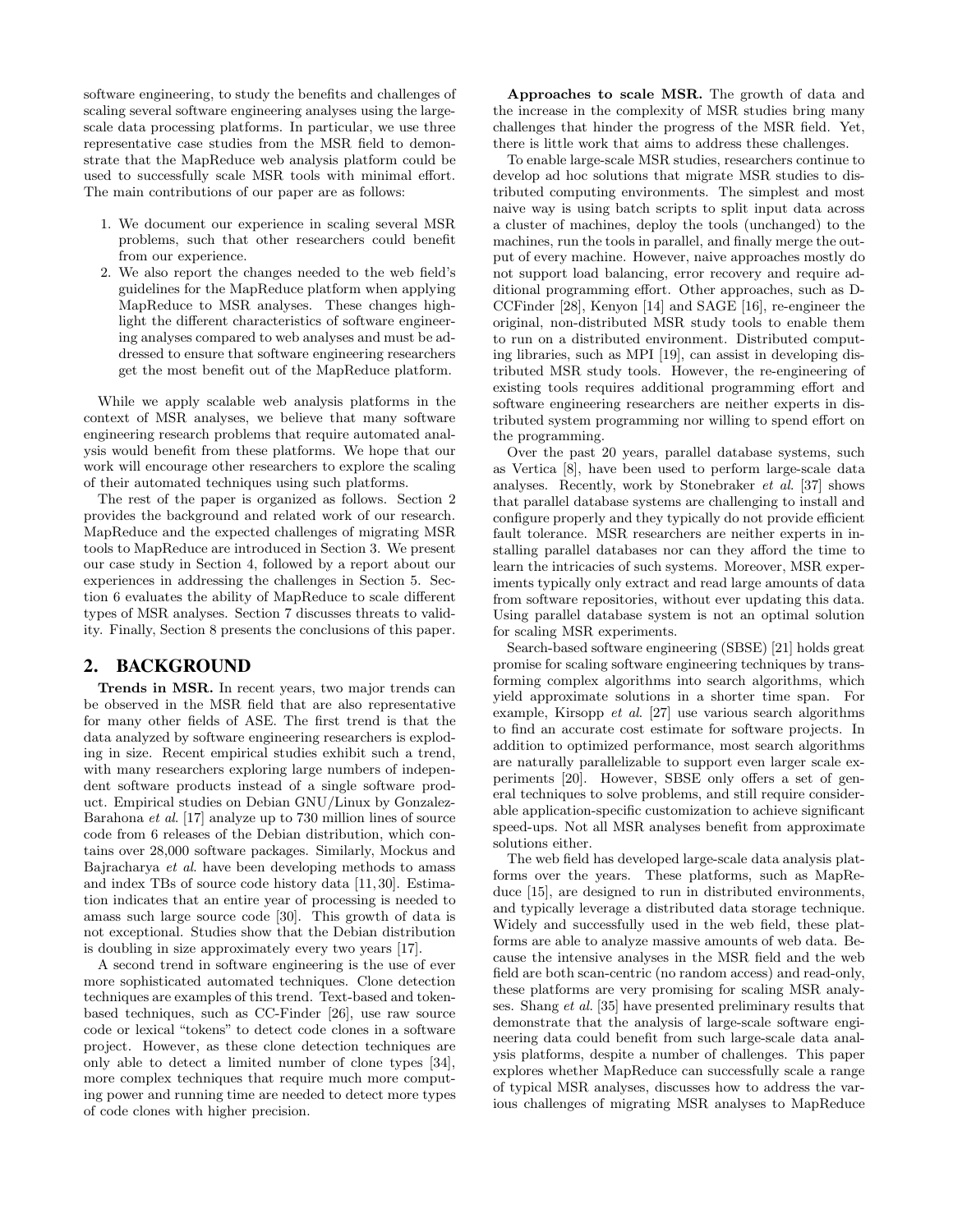and analyzes the differences between guidelines from the web field and our experience. We then show the applicability of MapReduce in scaling other types of MSR analyses.

# **3. MAPREDUCE**

MapReduce is a distributed platform for processing very large data sets [15]. The platform, originally proposed by Google, is used by Google on a daily basis to process large amounts of web data.

MapReduce enables a distributed divide-and-conquer programming model. The model consists of two phases: a massively parallel "Map" phase, followed by an aggregating "Reduce" phase. The input data for MapReduce is broken down into a list of key/value pairs. Mappers (processes assigned to the "Map" phase) accept the incoming pairs, process them in parallel and generate intermediate key/value pairs. All intermediate pairs having the same key are then passed to a specific Reducer (process assigned to the "Reduce phase"). Each Reducer performs computations to reduce the data to one single key/value pair. The output of all Reducers is the final result of a MapReduce run.

### **An Example of MapReducing an MSR analysis.**

To illustrate how MapReduce can be used to support MSR, we consider performing a classical MSR analysis of the evolution of the total number of lines of code (#LOC) of a software project. The input data of this MSR analysis is a source code repository. The repository is broken down into a list of key/value pairs as *"version number/source code file name"*. Mappers accept every such pair, count the #LOC of the corresponding source file and generate as intermediate key/value pair *"version number/#LOC"*. For example, for a file with 100 LOC in version *1.0*, a Mapper will generate a key/value pair of *"1.0/100"*. Afterwards, each list of key/ value pairs with the same key, i.e., version number, is sent to the same Reducer, which sums #LOCs in the list, and generates as output the key/value pair *"version number/SUM #LOC"*. If a Reducer receives a list with key *"1.0"*, and the list consists of two values *"100"* and *"200"*, the Reducer will sum the values *"100"* and *"200"* and output *"1.0/300"*.

The MapReduce platform holds great promise for scaling MSR experiments, because it is

- 1. **a mature and proven platform.** MapReduce is widely used with great success by the web field and other communities. For example, the New York Times has recently used MapReduce to transform all its old articles into PDF format in a cost-effective manner [6].
- 2. **a simple and affordable solution.** MapReduce uses a simple, distributed divide-and-conquer programming model. MapReduce can be deployed on commodity hardware, which makes scaling MSR experiments more affordable.
- 3. **a read-optimized platform.** MapReduce is designed to perform large-scale read-only data analyses, such as the scan-centric MSR analyses.

### **Challenges of MapReducing MSR analyses**

Although MapReduce holds great promise for MSR, we envision a number of important challenges based on our previous experience of using MapReduce [35]. We use the MapReduce example above to motivate and explain these challenges. The goal of this paper is to document our experiences addressing these challenges across various types of MSR analyses and to carefully examine the guidelines

proposed by the web field regarding these challenges. By documenting the differences in analyses and data processed by both communities, we hope that the software engineering field will be able to exploit the full power of MapReduce to scale software engineering analyses.

### **Challenge 1: Migrating MSR analyses to a divideand-conquer programming model.**

The first challenge is to find out how to migrate an existing MSR analysis to a divide-and-conquer programming model. This migration has two important aspects.

- 1. **Locality of analysis.** A Divide-and-conquer programming model works best when the processing of each broken data part is independent of the processing of the other parts (i.e., a local algorithm). Counting the number of lines of code (#LOC) for every source file is an example of a local algorithm as this can be done for each file in isolation and the results of each data part can just be added up. Global algorithms (e.g., clone detection [34]) would require each data part (e.g., set of files) to have access to the whole data set. Semi-local algorithms (e.g., source code differencing) require more data than just local data, but not the whole data set (e.g., only two files). It is interesting to note that an analysis might be global due to the implementation of an analysis, not due to the analysis itself. For example, several analyses require access to the full code base, when robust techniques such as island parsing [31] could be used to overcome this implementation requirement and would ensure local analysis.
- 2. **Availability of source code.** Having access to the source code of an MSR study tool provides more flexible ways to map an MSR algorithm to a divide-andconquer programming model. However, re-engineering a tool internally increases the risk of introducing bugs.

### **Challenge 2: Locating a suitable cluster.**

Distributed platforms typically run on a cluster of machines. We list below a few aspects for locating clusters:

- 1. **Private cluster versus Public cluster.** A public cluster is available and accessible to everyone, whereas a private cluster is not.
- 2. **Dedicated cluster versus Shared cluster.** Dedicated clusters ensure that only one user uses the machines at the same time, while machines in the shared cluster may be used by many users at the same time.
- 3. **Specialized cluster versus General-purpose cluster.** Specialized clusters are designed and optimized for MapReduce (e.g., [1]), while general-purpose clusters might result in sub-optimal performance.

On the one hand, private, dedicated, specialized clusters provide the most optimal performance. On the other hand, public, shared, general-purpose clusters require the lowest financial cost. There are eight possible combinations of the three aforementioned aspects. To illustrate the possible types of clusters, we show four types as examples.

- *•* **Machines in a research lab (Private, Dedicated and Specialized).** Research shows that computers are idle half of the time [10]. By bundling these computers together, a small cluster can be created.
- *•* **Machines in a student lab (Private, Dedicated and General).** Computers in student labs of universities can be used as medium-sized MapReduce clusters.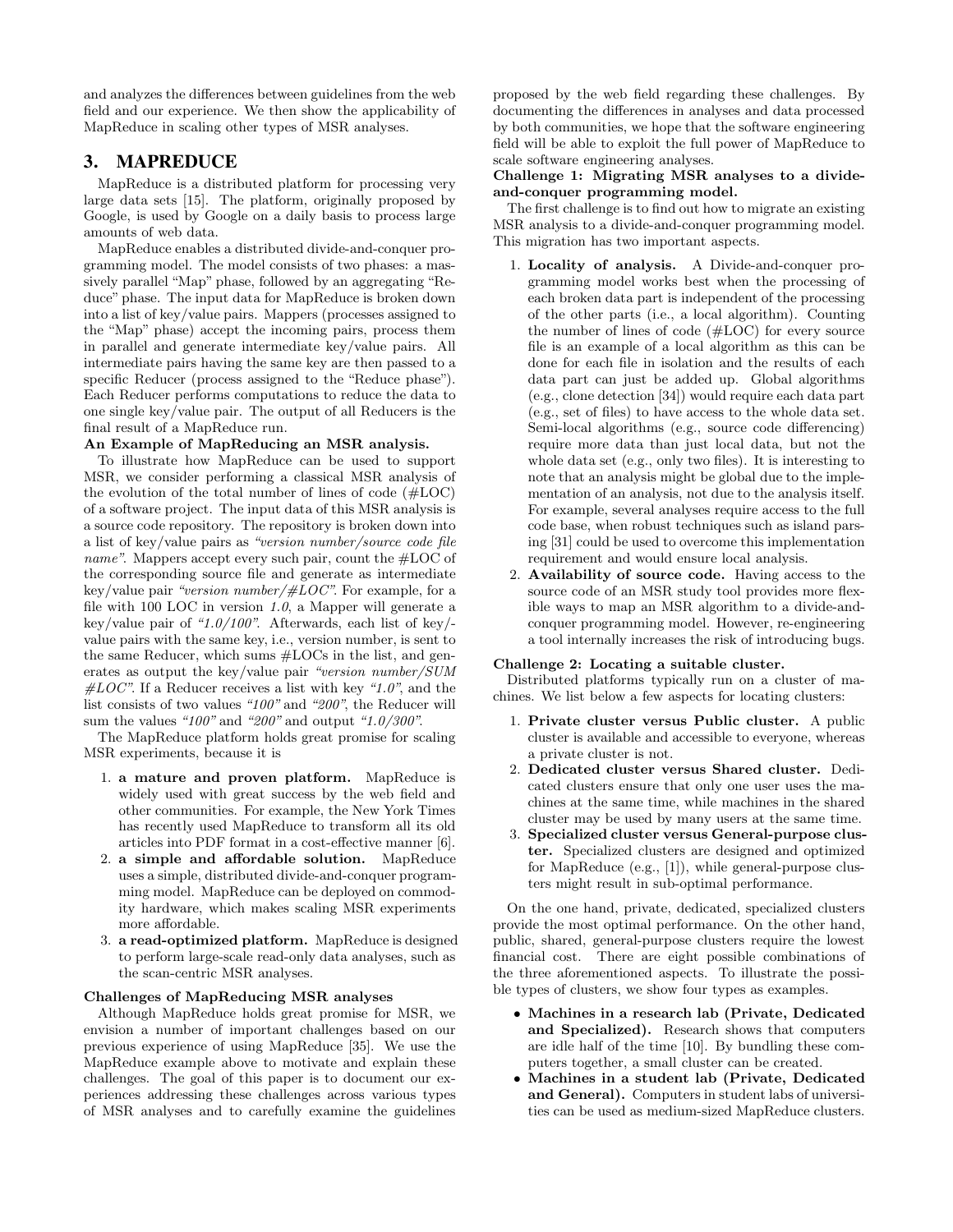- *•* **Scientific clusters (Public, Shared, and General).** Some scientific clusters, e.g., SHARCNET [7], have hundreds or thousands of machines and are specifically designed for scientific computing. The large scale of these clusters enables running experiments on massive amounts of data.
- *•* **Optimized clusters (Public, Dedicated and Specialized).** Some clusters are optimized for MapReduce, e.g., the EC2 MapReduce instances offered by Amazon [1]. Optimized clusters are often too costly.

### **Challenge 3: Optimizing MapReduce strategy design and cluster configuration.**

The different implementations and configurations of the MapReduce platform influence the performance of MapReduce experiments, yet finding the optimal implementation and configuration is challenging.

- 1. **Static breakdown of analysis.** The optimal granularity for breaking down the analysis should be carefully examined. For example, counting the #LOC of a software project can be decomposed into different data parts that are executed in parallel to count the #LOC of: 1) every source code file (fine-grained) or 2) every subsystem (coarse-grained). The finer the granularity, the more parallelism that can be achieved. However, finer granularity leads to more overhead since additional "Map" and "Reduce" procedures must be scheduled and executed. Although this granularity principle is well known in distributed computing, choosing the best granularity in the context of the MapReduce platform is still challenging.
- 2. **Dynamic breakdown of processing.** Once the static breakdown is determined, the granularity of processing the input data can still be altered dynamically. MapReduce implementations typically allow sending a number of "Map" and "Reduce" procedures to a machine at the same time as a "Hadoop task". In our #LOC example, one single source code file could be sent to a machine for analysis, or an ad hoc group of files could be sent together in a batch. The composition of Hadoop tasks can be completely arbitrary by the MapReduce platform.
- 3. **Determining the optimal number of machines.** A third way to optimize the performance of a MapReduce cluster is by changing the number of machines. Adding more machines might not always lead to better performance or effective use of resources, due to platform overhead. For example, adding more machines requires more data transfer over the network, extra computing power, and possibly additional usage fees.

#### **Challenge 4: Managing data during analysis.**

MapReduce needs a data management strategy to store and propagate large data fast enough to avoid being a bottleneck. Two data storage choices are typically available:

- 1. **Distributed file system.** Input data and intermediate data are stored in one distributed file system that spreads its data to every machine of the cluster to increase I/O bandwidth and the total amount of storage, and to achieve fault tolerance.
- 2. **Local file system.** Saving data in the local file system does not require data replication and transfer on the network.

**Table 1: Eight types of MSR Analyses.**

| Name             | Description                       | Locality                                                                                                                                                                                                                                                                                                                                                                                                                                                                                                                        |
|------------------|-----------------------------------|---------------------------------------------------------------------------------------------------------------------------------------------------------------------------------------------------------------------------------------------------------------------------------------------------------------------------------------------------------------------------------------------------------------------------------------------------------------------------------------------------------------------------------|
| Metadata anal-   | Direct analysis on the ex-        | $_{\rm local}$                                                                                                                                                                                                                                                                                                                                                                                                                                                                                                                  |
| ysis             | tracted metadata from soft-       |                                                                                                                                                                                                                                                                                                                                                                                                                                                                                                                                 |
|                  | ware repositories, e.g., $ 13 $ . |                                                                                                                                                                                                                                                                                                                                                                                                                                                                                                                                 |
| Static<br>source | Static program analysis on        | $\rm local/global/$                                                                                                                                                                                                                                                                                                                                                                                                                                                                                                             |
| code analysis    | source code, e.g., $[18]$ .       | semi-local                                                                                                                                                                                                                                                                                                                                                                                                                                                                                                                      |
| code<br>Source   | Analysis of changes between       | semi-local                                                                                                                                                                                                                                                                                                                                                                                                                                                                                                                      |
| differencing     | versions of source<br>code,       |                                                                                                                                                                                                                                                                                                                                                                                                                                                                                                                                 |
| and analysis     | e.g., $[22]$ .                    |                                                                                                                                                                                                                                                                                                                                                                                                                                                                                                                                 |
| Software met-    | Measuring and analyzing met-      | $\mathrm{local/global}/\mathrm{global}/\mathrm{global}/\mathrm{global}/\mathrm{global}/\mathrm{global}/\mathrm{global}/\mathrm{global}/\mathrm{global}/\mathrm{global}/\mathrm{global}/\mathrm{global}/\mathrm{global}/\mathrm{global}/\mathrm{global}/\mathrm{global}/\mathrm{global}/\mathrm{global}/\mathrm{global}/\mathrm{global}/\mathrm{global}/\mathrm{global}/\mathrm{global}/\mathrm{global}/\mathrm{global}/\mathrm{global}/\mathrm{global}/\mathrm{global}/\mathrm{global}/\mathrm{global}/\mathrm{global}/\mathrm$ |
| rics             | rics of software repositories,    | semi-local                                                                                                                                                                                                                                                                                                                                                                                                                                                                                                                      |
|                  | e.g., $ 36 $ .                    |                                                                                                                                                                                                                                                                                                                                                                                                                                                                                                                                 |
| Visualization    | Visualizing information mined     | global                                                                                                                                                                                                                                                                                                                                                                                                                                                                                                                          |
|                  | software repositories,<br>from    |                                                                                                                                                                                                                                                                                                                                                                                                                                                                                                                                 |
|                  | e.g., $ 32 $ .                    |                                                                                                                                                                                                                                                                                                                                                                                                                                                                                                                                 |
| Clone<br>detec-  | Detecting and analyzing sim-      | global                                                                                                                                                                                                                                                                                                                                                                                                                                                                                                                          |
| tion methods     | ilar source code fragments,       |                                                                                                                                                                                                                                                                                                                                                                                                                                                                                                                                 |
|                  | e.g. $ 26 $ .                     |                                                                                                                                                                                                                                                                                                                                                                                                                                                                                                                                 |
| Data Mining      | Applying Data mining tech-        | global                                                                                                                                                                                                                                                                                                                                                                                                                                                                                                                          |
|                  | niques on software repositories,  |                                                                                                                                                                                                                                                                                                                                                                                                                                                                                                                                 |
|                  | e.g., [29].                       |                                                                                                                                                                                                                                                                                                                                                                                                                                                                                                                                 |
| Social network   | Social and behavioural anal-      | semi-local                                                                                                                                                                                                                                                                                                                                                                                                                                                                                                                      |
| analysis         | ysis on software repositories,    |                                                                                                                                                                                                                                                                                                                                                                                                                                                                                                                                 |
|                  | e.g., [12].                       |                                                                                                                                                                                                                                                                                                                                                                                                                                                                                                                                 |

Choosing the best data storage strategy for different types of analyses is very important and challenging.

### **Challenge 5: Recovering from errors.**

During the experiments, the machines in the cluster might crash and the MSR study tools used in the experiments might fail or throw exceptions. The MapReduce platform needs to catch failures and exceptions from both hardware and software during large-scale experiments. Handling and recovering errors is important when migrating MSR study tools to a MapReduce cluster.

# **4. CASE STUDIES**

This section briefly presents the three case studies that we used to study how to address the challenges of migrating MSR tools to the MapReduce platform.

# **4.1 Subject systems and input data**

We chose three representative MSR case studies and associated tools to counter potential bias. Prior research identifies eight major types of MSR analyses [25], as shown in Table 1. Techniques across these types require time-consuming processing and must cope with growing input data. We select three MSR tools that cover six out of the eight types of MSR analyses. Section 6 discusses the applicability of MapReduce to the two types of MSR analyses that are not covered by our case studies (i.e., visualization and social network analysis). We summarize below our case study tools.

**J-REX.** CVS repositories [3] contain the historical snapshots of every file in a software project, with a log of every change during the history of the software project. J-REX, similar to C-REX [22], processes CVS repositories to:

- *•* Extract information (e.g., author name and change message) from each CVS transaction.
- *•* Transform source code into an XML representation.
- Abstract source code changes from the line level ("line" 1 has changed") to the program entity level ("function f1 no longer calls function f2") .
- Calculate software metrics, e.g.,  $\#LOC$ .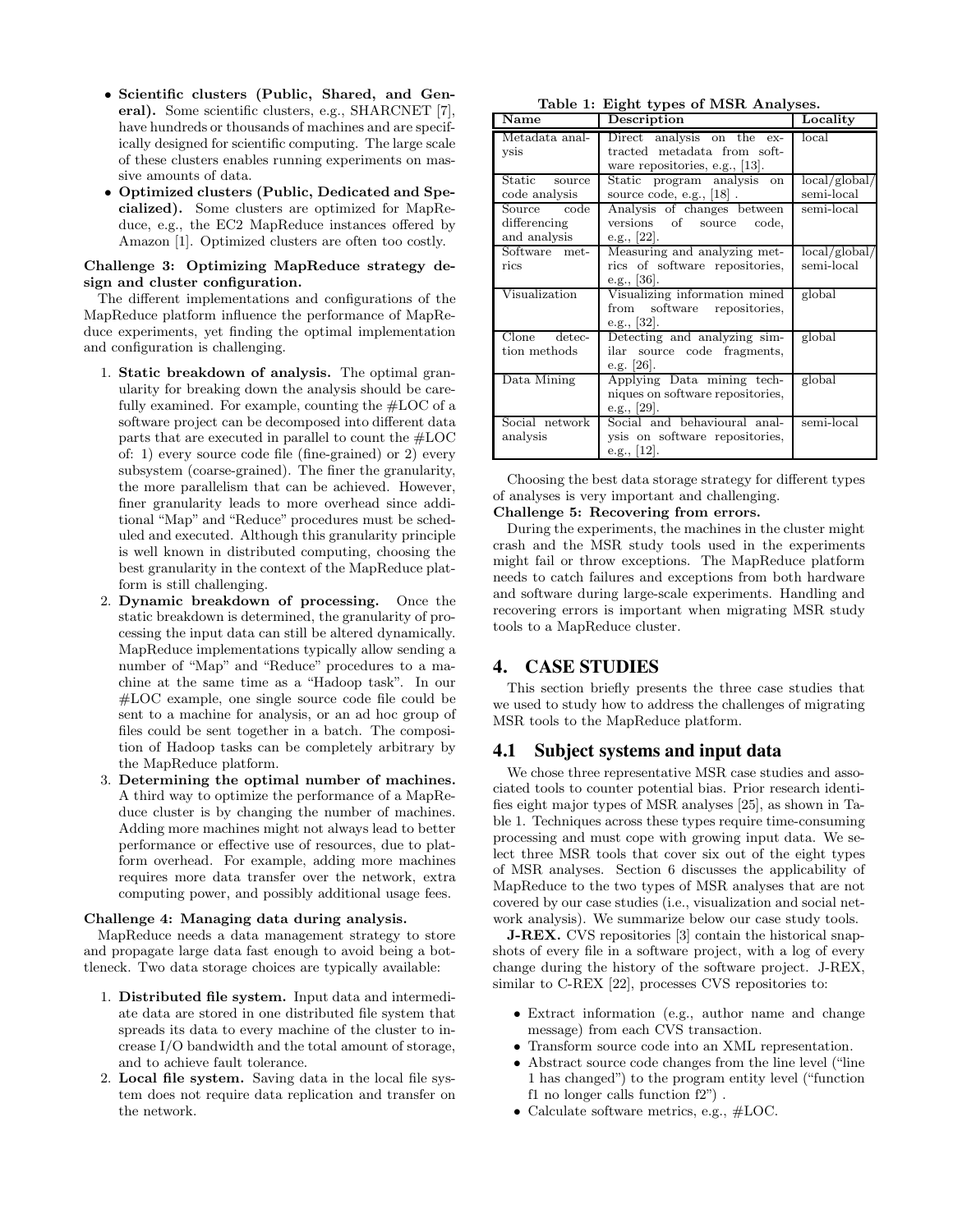**Table 2: Overview of the three subject tools.**

|               | $J-REX$    | $CC$ -Finder  | <b>JACK</b>   |
|---------------|------------|---------------|---------------|
| Programming   | Java       | Python        | Perl          |
| Language      |            |               |               |
| Source code   | available  | not available | available     |
| Input data    | Eclipse,   | FreeBSD       | Log files No. |
|               | Datatools  |               | 1 & 2         |
| Input<br>data | CVS repos- | source code   | execution log |
| type          | itory      |               |               |

**Table 3: Characteristics of the input data.**

|                  | Data Size | Data Type      | $#$ Files |
|------------------|-----------|----------------|-----------|
| Eclipse          | 10.4GB    | CVS repository | 189, 156  |
| Datatools        | 227MB     | CVS repository | 10,629    |
| FreeBSD          | 5.1GB     | source code    | 317, 740  |
| Log files $No.1$ | 9.9GB     | execution log  | 54        |
| Log files No.2   | 2.1GB     | execution log  | 54        |

J-REX performs 4 types of MSR analyses, i.e., Metadata analysis, Static source code analysis, Source code differencing and Software metrics [25].

**CC-Finder.** CC-Finder is a token-based clone detection tool [26] designed to extract code clones from systems developed in several programming languages (e.g., C++, and C). CC-Finder belongs to the clone detection analysis type.

**JACK.** JACK is a log analyzer that uses data mining techniques to process system execution logs, and automatically identify problems in load tests [24]. JACK performs the Metadata analysis and Data Mining MSR studies.

Source code of J-REX and JACK was available to us.

### **4.2 Experimental environment**

To perform our evaluation, we require input data, a cluster of machines and a MapReduce implementation.

We use the CVS repository archives of Eclipse, a widely used Java IDE, and Datatools, a data management platform, as J-REX's input data. We downloaded the latest version of these archives on September 15, 2009. FreeBSD is an open source operating system. We use the source code distribution of FreeBSD version 7.1 as the input data for CC-Finder. Finally, two groups of execution log files are used as input data of JACK [24]. Tables 2 and 3 give an overview of the three software engineering tools and their input data.

Our experiments are performed on two clusters: 18 machines of a student lab and 10 machines of a scientific cluster called SHARCNET [7]. Table 4 shows the configuration of the two clusters. From previous research [35], we also have experience using a cluster in a research lab.

We choose Hadoop [39] as our MapReduce implementation. Hadoop is an open-source implementation of MapReduce supported by Yahoo! and widely used in industry. Hadoop not only implements the MapReduce model, but also provides a distributed file system, called the Hadoop Distributed File System (HDFS). Hadoop supplies Java interfaces to implement MapReduce operations and to control the HDFS. Another advantage for users is that Hadoop by default comes with libraries of basic and widely used "Map" and "Reduce" implementations, for example to break down files into lines. With these libraries, users occasionally do not have to write new code to use MapReduce.

### **4.3 Performance**

To illustrate the scalability improvements of MapReduce for MSR analyses, we briefly discuss the performance obtained using MapReduce in our experiments, compared to

**Table 4: Configuration of MapReduce clusters.**

|                | Student Lab                    | <b>SHARCNET</b>         |
|----------------|--------------------------------|-------------------------|
| $#$ Machines   | 18                             | 10                      |
| <b>CPU</b>     | Intel $Q6600 (2.4 \text{GHz})$ | $8 \times Xeon(3.0GHz)$ |
| Memory         | 3GB                            | 8GB                     |
| <b>Network</b> | Gigabit                        | Gigabit                 |
| OS.            | Ubuntu 8.04                    | CentOS 5.2              |
| Disk size      | $\overline{10}GB$              | 64 <i>GB</i>            |

**Table 5: Best results for the migrated MSR tools.**

| Tool name    | Input    | One ma- | MapReduce Cluster |                 |
|--------------|----------|---------|-------------------|-----------------|
|              | data     | chine   | version           |                 |
| $J-REX$      | Eclipse  | 755min  | 80min             | SHARCNET        |
| $CC$ -Finder | FreeBSD  |         | 59 hours          | student lab     |
| <b>JACK</b>  | Log file | 580min  | 98min             | <b>SHARCNET</b> |
|              | No.1     |         |                   |                 |

the performance on a single machine without MapReduce. We repeated each experiment three times, and always report the median value of our results. A more detailed analysis of the performance gains of MapReduce for J-REX can be found in previous work [35]. Table 5 shows the best performance for each tool with the Eclipse CVS repository, FreeBSD source code and the 10GB system execution log files as input data respectively. For CC-Finder, we cannot perform code clone detection in the FreeBSD source code on one machine because of memory limitations. From the table, we can see that on a cluster of 10 machines (SHARCNET), the running time of J-REX and JACK is reduced by a factor 9 and 6 respectively. For CC-Finder, the running time is only 59 hours. Livieri *et al.* [28] claim that using CC-Finder to detect code clones in the FreeBSD source code requires 40 days. Although the experiments are performed on different hardware environments, the huge difference of running time gives an idea of the scalability of MapReduce.

# **5. MIGRATION EXPERIENCES**

While the previous section confirms that MapReduce can effectively scale several types of MSR analyses, it took us several attempts and experiments to achieve such performance results. In this section we distill our experience such that others would benefit from them. For each challenge from Section 3, we discuss our findings and provide advice based on our experience. We also compare our findings relative to common guidelines provided by the web field.

#### **Challenge 1: Migrating MSR tools to a divide-andconquer programming model.**

We used the following strategies to map the MSR tools to a divide-and-conquer programming model.

**J-REX.** Similar to the original J-REX, the history of every single file is processed in isolation. Every input key/value pair contains the raw data of one file in the CVS repository. The Mappers pass the key/value pairs as *"file name/version number of the file"* to Reducers. Reducers perform computations to analyze the evolutionary information of all the revisions of a particular file. For example, if file "a.java" has three revisions, the mapping phase gets file names and revision numbers as input, and generates every revision number of the file, such as *"a.java/a 0.java"*. The Reducer generates *"a.java/evolutionary information of a.java"*. The full implementation details are discussed in [35].

**CC-Finder.** Our MapReduce implementation adopts the same computation model as D-CCFinder [28], which consists of the following steps: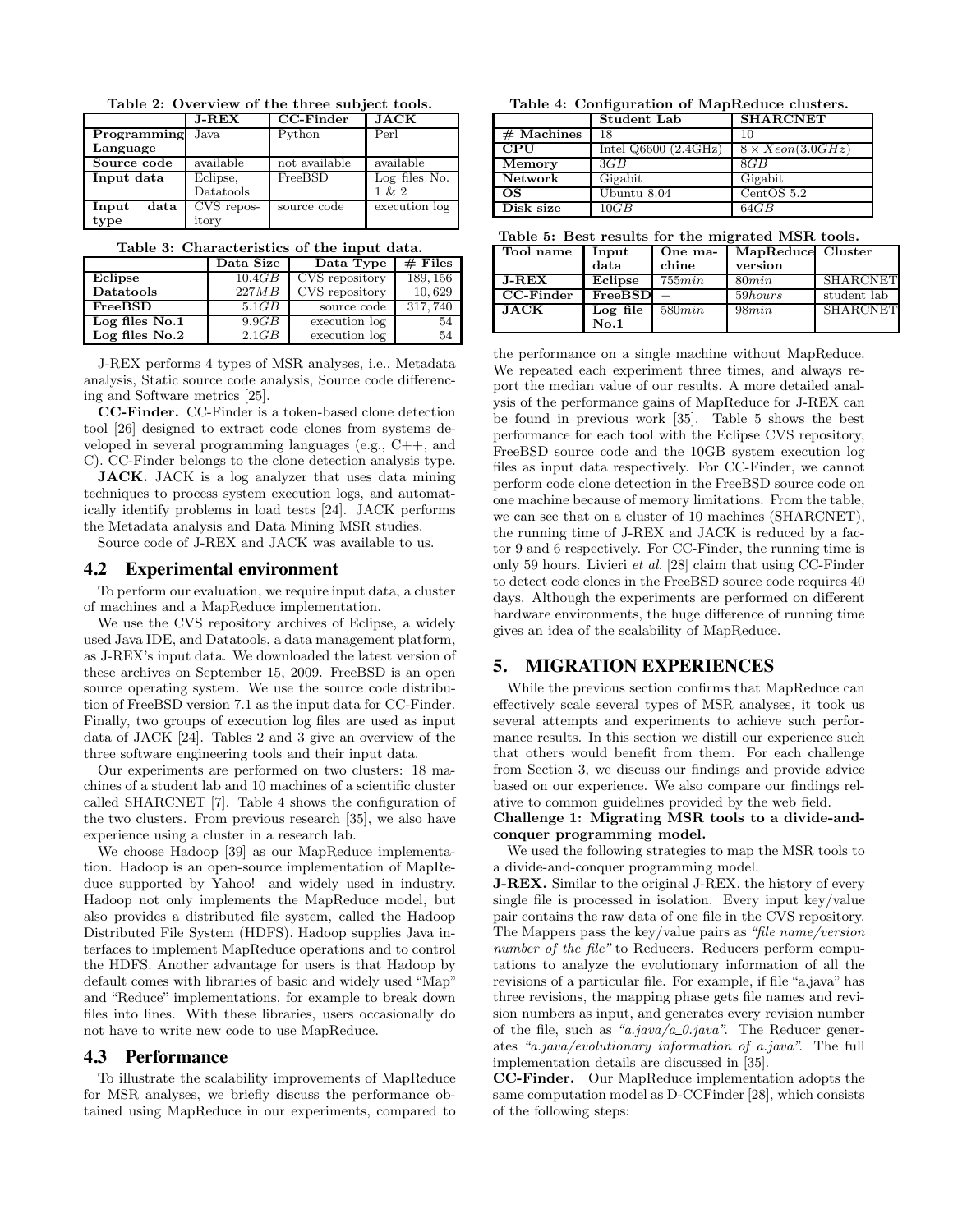

**Figure 1: Example of the typical computational model of clone detection techniques.**

- 1. Dividing source code into a number *N* of file groups.
- 2. Combining every two file groups together, resulting into  $N \times (N + 1)/2$  *"file group pair id/file names in both file groups"* pairs, which are sent to Mappers.
- 3. Mappers send the pair to a Reducer.
- 4. The Reducer invokes CC-Finder on a particular pair to run the clone analysis.

Figure 1 shows an example of the computational model for detecting code clones in 3 files. From the figure, we can see that every file needs to be compared to every other file and to itself, resulting into 6 pairs.

**JACK.** JACK detects system problems by analyzing log files. The Mapper receives every file name as input key/ value pair, and passes *"file name, file name"* to the Reducer. Passing only the file name instead of the file content avoids I/O overhead. Reducers receive the file name and invoke JACK to analyze the file.

In the global analyses, we have to put required data into Reducer. For local analyses, such as evolution of SLOC and JACK, we can use both Mapper and Reducer. Semi-local analyses can follow the migration strategy of either global or local analyses. Since the outputs of the different JACK invocations do not need to be aggregated, we only need one MapReduce phase instead of both Mappers and Reducers. We put all JACK functionality in Reducers, but could just as well have put it in the Mappers. Similar migration strategies are found in examples of MapReduce strategies such as "Distributed Grep" [15].

#### *Notable Findings.*

We summarize below our main observations.

1. **Locality of analysis.** A majority of MapReduce uses in the web field are local in nature, while for our case study we find that our three tools cover three levels of locality. The JACK tool performs local analysis, because the analysis of a file does not depend on other files. CC-Finder performs global analysis because every source code file must be compared to all the input source code files. J-REX performs semi-local analysis, because it compares consecutive revisions of every source code file. In another perspective, both J-REX and JACK have the algorithmic complexity of *n*, which is the number of input files; while CC-Finder has the algorithmic complexity of  $n^2$ . Yet, all tools show good performance after being MapReduced. For CC-Finder, we adopted the computation model proposed by [28] using the services provided by the MapReduce

platform instead of spending considerable time implementing the platform for such a computation model. For J-REX, we found that for each analysis we needed a subset of the data (i.e., all consecutive revisions of a particular file), hence we had to ensure that all the data is mapped to the same machine in the cluster.

2. **Availability of source code.** When no source code was available, we used a program wrapper, which creates a process to call executable programs. When the source code was available, we sometimes had to use a program wrapper to invoke the tool because the tool and the MapReduce implementation used different programming languages (e.g., JACK is written in Perl while developers need to use Java on Hadoop). When the tool's source code was available and written in Java, e.g., for J-REX, the source code of the tool was modified to migrate to MapReduce.

Migrating local and semi-local analyses is much simpler than migrating global analyses. Little design effort is required for migrating J-REX and JACK. CC-Finder, as a global analysis, required more design effort than the other tools. We implemented 300 to 500 lines of Java code to migrate each tool.

### **Challenge 2: Locating a suitable cluster**

In previous research [35], we used a four-machine MapReduce cluster in our research lab. In this paper, we used a cluster in a student lab and a cluster in SHARCNET. We document below our experiences using these three types of clusters.

**Research lab.** The heterogeneous nature of research labs complicates the deployment of MapReduce implementations such as Hadoop. These implementations require common configuration choices on every machine, such as a common user name and installation location. In an effort to reduce the complexity of deployments in research labs, we explored the use of virtual machines instead of the actual machines. The virtual machines unify the operating system, user name and installation location. However, virtual machines introduce additional overhead especially for I/O intensive analysis, while for CPU intensive analysis the overhead turned out to be minimal.

**Student lab.** The limited and unstable nature of storage in the student lab limited the use of Hadoop. All too often student labs provide too limited disk space for analysis and machines are typically configured to erase all space when booting up. The limited storage space prevented us from running experiments that performed global or semilocal analysis.

**SHARCNET.** While SHARCNET (and other scientific computing clusters) provide the desired disk space and homogeneous configuration, we were not able to use the main clusters of SHARCNET. Most scientific clusters make use of specialized schedulers to ensure fair sharing of the cluster, which do not support Hadoop. Fortunately, the SHAR-CNET operators gave us special access to a small testing cluster without scheduling requirements.

### *Notable Findings.*

Heterogeneous infrastructures are not frequently used in the web field. Hence, the support provided by MapReduce implementations, like Hadoop, for such infrastructures is limited. In the research community, heterogeneous infrastructures are the norm rather than the exception. We hope that future versions of Hadoop will provide better support.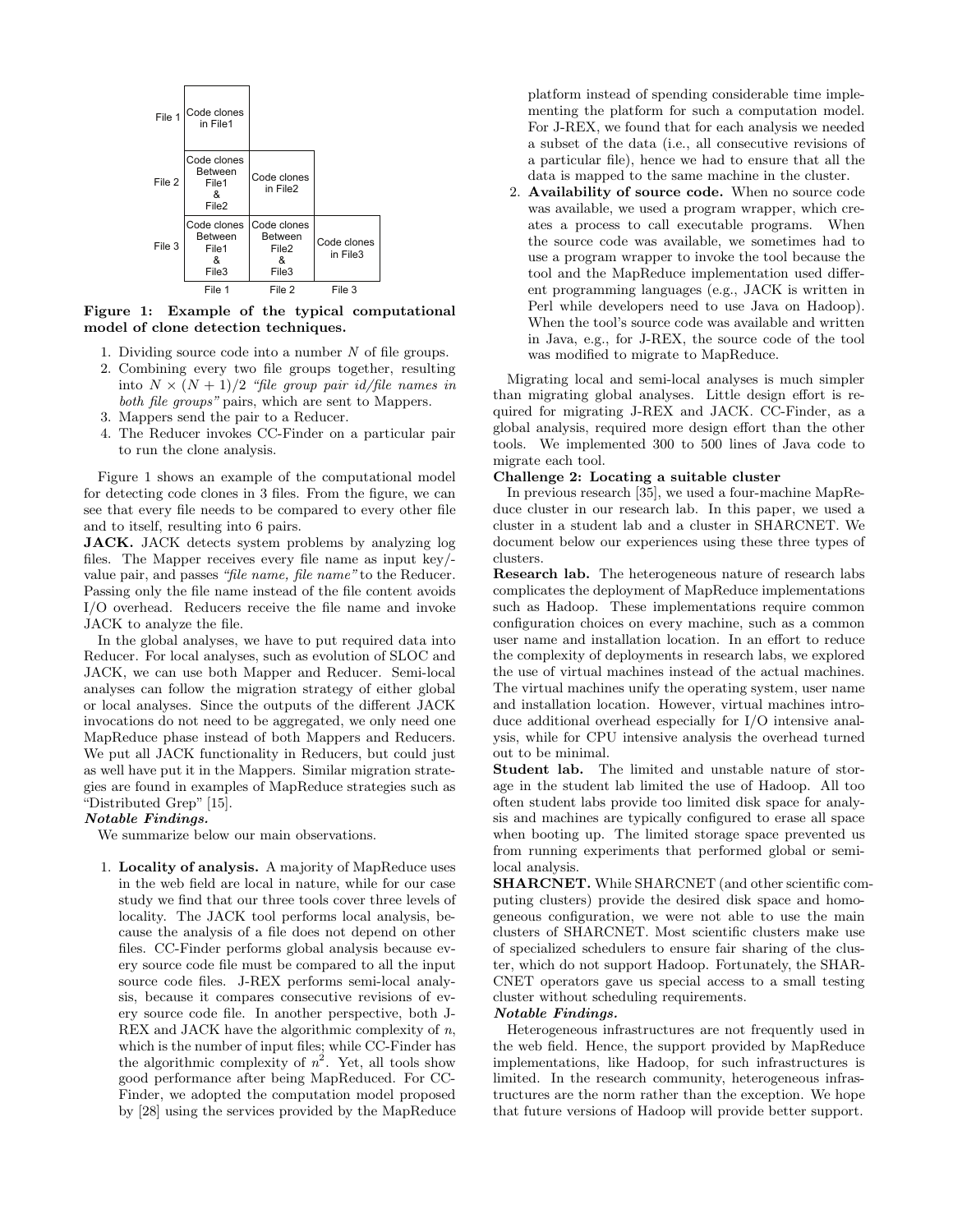For now, we have explored the use of virtual machines on heterogenous infrastructures to provide a homogeneous cluster. The virtual machine solution works well for non-I/O intensive analysis and as a *playground* for analysis and debugging before deployment on larger clusters. We have used such a *virtual playground* to verify our MapReduce migration before deploying on expensive commercial Hadoop clusters, such as the Amazon EC2 Hadoop images [1].

While scientific clusters provide an ideal homogeneous infrastructure, their schedulers have yet to adapt to MapReduce's model. Researchers should work closer with the administration teams of scientific clusters such that MapReducefriendly schedulers are adopted by these clusters.

# **Challenge 3: Optimization of MapReduce**

We now discuss our observations regarding the optimization of MapReduce processing.

### **1) Static breakdown of analysis.**

We explored the use of fine-grained (most often used in the web field) and coarse-grained breakdown in our migration of the different tools. For example, for the CC-Finder tool we started to read files from the input source code repository and record the size of every file until the total file size reached a certain threshold. The fine-grained breakdown processed 200MB of files per part while the coarse-grained breakdown processed 1GB of data per part (the CC-Finder version we had did not support more than 1GB of data). For J-REX, we explored the use of single files and sub-folders for breakdown granularity. In these experiments, we found that coarse-grained breakdown is two to three times faster than fine-grained breakdown because the processing time of each fine-grained unit has a large portion wasted on communication overhead. This finding confirms common knowledge in distributed computing.

#### **2) Dynamic breakdown of processing.**

We studied the impact of the dynamic breakdown of processing on performance by varying the number of processing tasks in Hadoop. We experimented with J-REX using the Datatools CVS repository and JACK using the Log files No.2, on 10 machines in SHARCNET. We set the number of Hadoop tasks to 10 (the number of machines) and recorded the running time of every machine in the cluster. In the violin plots of Figure 2, the top value corresponds to the maximum machine running time across all the machines, which determines the running time of the whole MapReduce process. The taller the grey box in the violin plot, the less balanced the workload of machines.

We then increased the number of Hadoop tasks to 100 for J-REX and 54 (the number of files, see Table 3) for JACK and compared the findings for the increased Hadoop task count to the performance of J-REX and JACK with just 10 Hadoop tasks. The plots in Figure 2 show that the running time of every machine after increasing the number of Hadoop tasks is more balanced than before (lower grey boxes in the violin plot). However, running JACK with more Hadoop tasks is faster than with fewer Hadoop tasks, while running J-REX with more Hadoop tasks is slower.

This contradictory result is caused by the different types of input data in the two software systems. The input data of J-REX is a CVS repository [3]. CVS repositories store the history of each file in a separate file, leading to a large number of input files. As shown in Table 2, JACK only has a few dozen files as input. The granularity of input files is finer for J-REX than for JACK. Increasing the number of



**Figure 2: Violin plots of machine running-time for JACK and J-REX.**

Hadoop tasks, yields a more balanced workload for both J-REX and JACK. However, this also increases the overhead of the platform to control and monitor Hadoop tasks. As a result, the best number of Hadoop tasks for J-REX seems to be the number of machines, i.e., coarsest granularity. For JACK, the best number of Hadoop tasks seems to be the number of input files, i.e., the finest granularity.

#### **3) Determining the optimal number of machines.**

To determine the optimal number of machines in our case study, we varied the number of machines from 5 to 10 on J-REX for the Datatools CVS repository and on JACK for the No.1 Log files. The number of Hadoop tasks are 10 and 54 (optimal dynamic breakdown) for J-REX and JACK respectively. Figure 3 shows the corresponding running times. We notice that the performance of J-REX grows sub-linearly, while the performance of JACK plateaus. Closer analysis indicates that this is primarily due to two reasons:

- 1. **Platform overhead.** The platform overhead is the time that the MapReduce platform uses to control Hadoop tasks, while the analysis time is the actual execution time of Mappers and Reducers. In our experiments, we find that the platform overhead is around 13% of the total running time with 5 machines and 23% of the total running time with 10 machines. Adding machines into the cluster introduces additional overhead. However, as the platform overhead is dominated by the analysis time when doing large-scale analysis, MapReduce performs better with larger scale analyses.
- 2. **Unbalanced workload.** An unbalanced workload causes machines to be idle. For example, a machine that is assigned much heavier work than others increases the total running time, as the whole MapReduce run will have to wait for that machine. In our experiments, unbalanced workload is the main reason for the un-optimal of JACK. In Figure 3, JACK does not improve its performance when moving from 6 machines to 10 machines. We checked the system logs of the MapReduce platform and found that one of the Hadoop tasks with the largest input log file took much longer than the other Hadoop tasks, which had to wait for that one Hadoop task to finish.

As a distributed platform, MapReduce requires transferring data over the network. Accessing a large amount of data also requires a large amount of I/O. Intuitively, I/O might be another possible source of the overhead. We observed the output of *vmstat* on every machine in the cluster and found that the percentage of CPU time spent on I/O is less than 1% on average, which means that in our experiment I/O was not a bottleneck.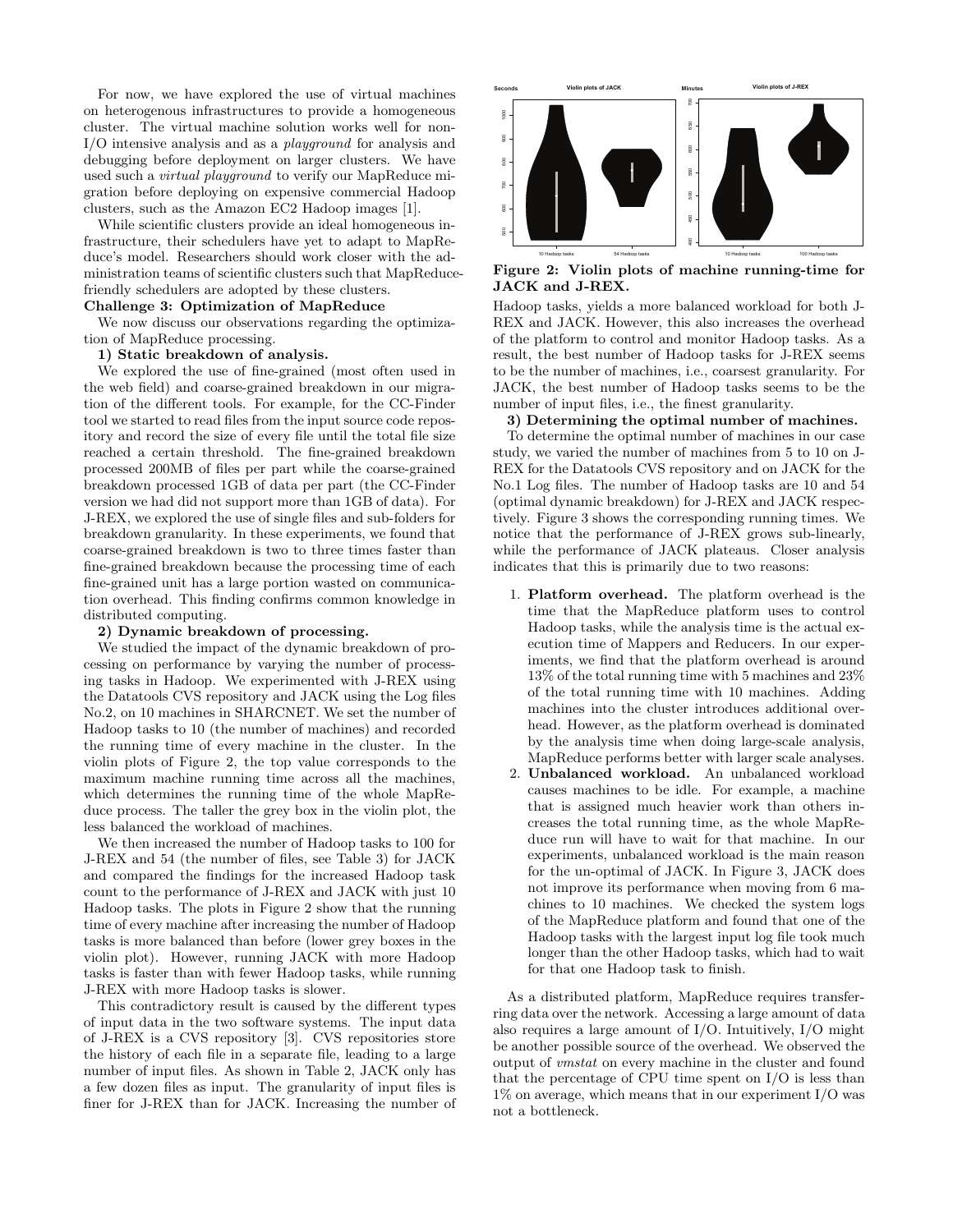

**Figure 3: Running time trends of J-REX and JACK with 5 to 10 machines.**

### *Notable Findings.*

The web field often uses MapReduce to perform local analysis, with each broken-down part requiring substantial processing. In contrast, based on our case studies we note that many software engineering tasks (e.g., parsing a single file) require analyses that vary in locality. On the one hand, we would suggest researchers to analyze files in groups instead of individually in order to reduce platform overhead. However, the grouping of files might cause imbalance in the running time of Hadoop tasks, with some parts requiring more processing time than others. This in turn reduces the parallelism of the platform. In short, we can conclude that large-scale analysis on balanced input data benefits more from more machines in the cluster than small-scale analysis with unbalanced input data.

Our studies indicate that the recommended parameter configurations for using Hadoop on web data do not work well for all types MSR studies. For web data, it is recommended that the number of "Map" procedures is set to a value in between 10 to 100  $\times$  *m*, and that the number of "Reduce" procedures is set to 0.95 or 1.75  $\times$  *m*  $\times$  *n*, with *n* being the number of machines and *m* being the number of processes that can run simultaneously on one machine, which is typically the number of cores of the machines [39].

This recommendation works well for web analysis, which is typically fine-grained. Fine-grained MSR tools like J-REX, which have a large number of input key/value pairs, can still adopt these recommendations. Coarse-grained MSR tools like JACK, which have a small number of input key/value pairs, should not adopt these recommendations. Instead, such tools should set the number of "Reduce" procedures to be the same as the number of input key/value pairs, i.e., the number of input files.

**Challenge 4: Managing data during analysis**

We used both distributed and local file systems.

- 1. **Distributed file system.** Hadoop offers a distributed file system (HDFS) to exchange data between different machines of a cluster. Such file systems are optimized for reading and perform poorly for writing data [39]. With many MSR tools generating a large number of intermediate files, the overhead of using HDFS is substantial. For example, if J-REX were to use HDFS when analyzing Eclipse, J-REX would require almost 190,000 writes to HDFS (a major slowdown). Therefore, we avoided the use of HDFS whenever possible, opting instead for the local file system. In the special case where no source code is available for an MSR tool, it might not even be possible to use HDFS, as accessing HDFS data requires using special APIs.
- 2. **Local file system.** In our experiments, we find that using every machine's local file system provides the most optimal solution of storing intermediate and output data. For example, CC-Finder and the log ana-

lyzer both output results to files, which we store in local file system. Since the output files are spread on different machines, we have to retrieve the results after the MapReduce run is completed. However, we have to take the risk of losing output data and re-performing the analysis when a machine crashes.

### *Notable Findings.*

HDFS is the default data storage of Hadoop for the web analyses, but was not designed for fast data writing, which is necessary in saving MSR analyses result data. From our experience, we recommend: 1) the use of the local file system if the result data consists of a large amount of files; and 2) the use of HDFS if the result data is small in size.

### **Challenge 5: Error recovery**

- Our experiments evaluated the error recovery of Hadoop.
- 1. **Environment failure.** To examine the error recovery of Hadoop, we performed an experiment with J-REX and the Datatools CVS repository on 10 machines. First, we killed MapReduce processes and restarted them after 1 minute. We gradually increased the number of killed processes starting from 1 until the whole MapReduce job failed. Second, we did the same thing as the first step, but without restarting the processes. Our experimental results show that MapReduce jobs process well with up to 4 out of 10 machines killed. However, the running time increases from 12 min to 22 min. If we restore the working processes, the Hadoop job can finish successfully with up to half of the machines down at the same time.
- 2. **Tool error.** The strategy of addressing MSR tool errors depends on the implementation of the "Map" and "Reduce" procedures. If the MapReduce platform catches an exception, the platform will automatically re-start the Mapper or Reducer. According to our experience, if a program wrapper is used in the MapReduce algorithm, the wrapper needs to take the output of the MSR study tool, determine the running status, and throw an exception to the MapReduce platform to exploit MapReduce's tool error recovery. Alternatively, the wrapper can restart the analysis without throwing the exception to the MapReduce platform. In both cases, tool error can be caught and recovered.

#### *Notable Findings.*

We found that Hadoop's error recovery mechanism enabled us to have *agile clusters* with machines joining and leaving the cluster based on need. In particular, in our research lab students can join and leave a cluster based on their location and their current needs for the machine.

Because of Hadoop, an MSR tool might be executed millions of times. Hence, better reporting is needed by MSR tools such that any failure can be spotted easily within the millions of executions. We are currently exploring the use of techniques to detect anomalies in load tests (e.g., [24]) for detecting possible failures of the execution of an MSR tool.

# **6. APPLICABILITY**

This section discusses the applicability of MapReduce to all the eight types of MSR analyses presented in Section 4. For each type, we present possible migration strategies. These strategies basically all depend on whether or not an analysis is local. We summarize in Table 6 the main challenges of migration, ease of migration and existence of prior research about scaling the analysis.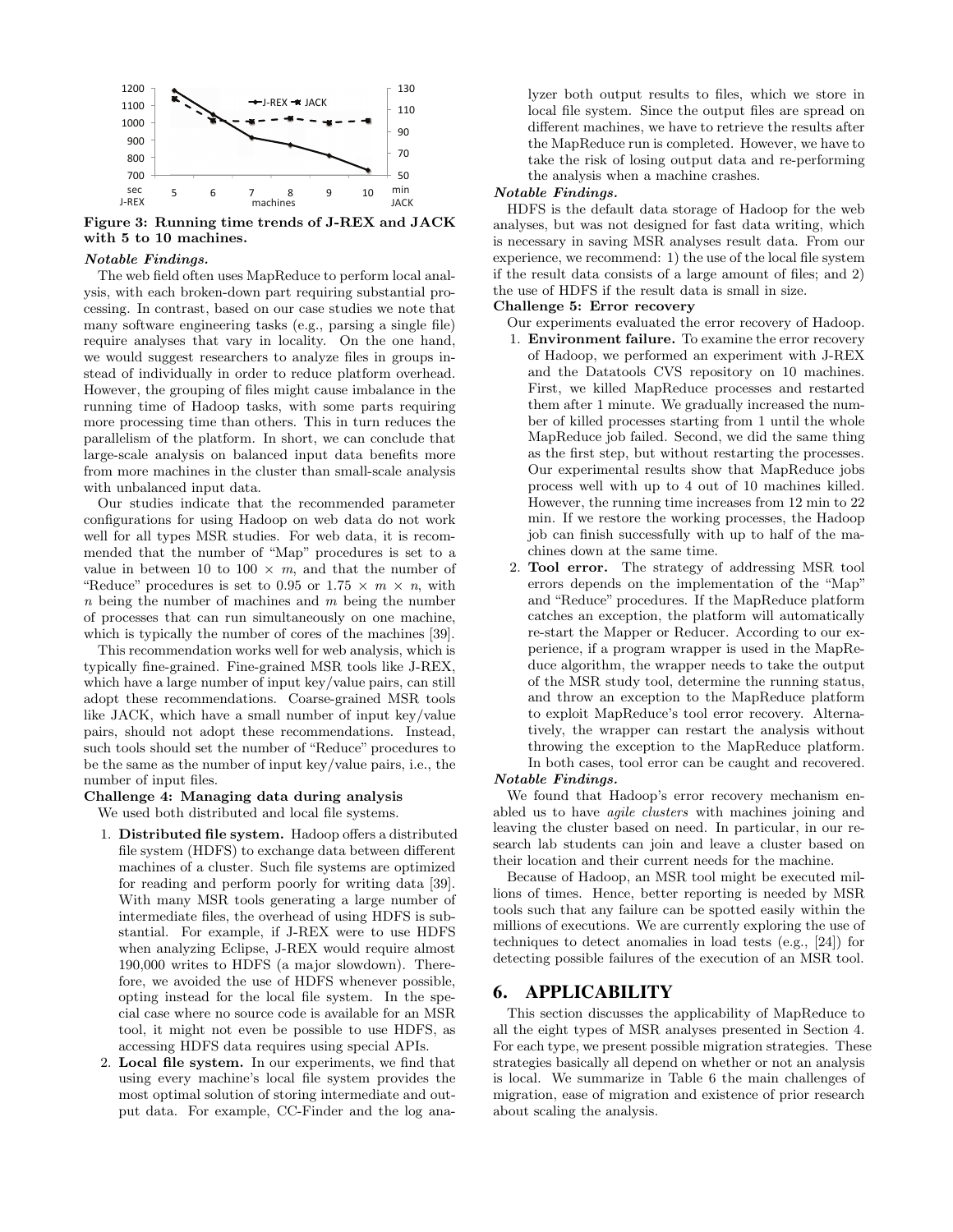| Name                                       | $\overline{\mathrm{Main}}$<br>Challenge | Ease<br>оf<br>migrating                                                                                          | Prior re-<br>search    |
|--------------------------------------------|-----------------------------------------|------------------------------------------------------------------------------------------------------------------|------------------------|
| Metadata analysis                          | Challenge 3                             | easy                                                                                                             | $\mathbf{n}$           |
| Static source<br>code<br>analysis          | Challenge 1<br>& 3                      | easy<br><b>or</b><br>medium                                                                                      | $\mathbf{n}$           |
| Source code differenc-<br>ing and analysis | Challenge 3                             | easy                                                                                                             | $\mathbf{n}$           |
| Software metrics                           | Challenge 3                             | easy<br><b>or</b><br>medium                                                                                      | $\mathbf{n}$           |
| Visualization                              | Challenge 1                             | $\operatorname*{hard}% \left( \mathcal{M}\right) \equiv\operatorname*{grad}\mathcal{M}\left( \mathcal{M}\right)$ | $\mathbf{n}\mathbf{o}$ |
| Clone-detection meth-<br>$^{ols}$          | Challenge 1                             | hard                                                                                                             | yes, $[28]$            |
| Data Mining                                | $\overline{\text{Challenge}} 1$         | hard                                                                                                             | yes, $[5]$             |
| Social network analysis                    | Challenge 1                             | medium                                                                                                           | yes, $[9]$             |

**Table 6: Applicability of performing MSR analysis using the MapReduce platform.**

**Metadata analysis.** In metadata analysis, data can just be broken down by the type of the metadata. For example, bug repository analysis can be broken down to analyzing individual bug reports.

**Static source code analysis.** Local static analyses can be migrated by breaking down the source code into several local parts and using a program wrapper to invoke the existing tools. If the static analysis process is non-local, the process of every source code file will consist of two steps: 1) collecting the required data in the other source code files; 2) performing analysis on the file and its collected data.

**Source code differencing and analysis.** The process can be broken down by files or by consecutive revisions. J-REX performs source code differencing.

**Software metrics.** The MapReduce strategies can be designed based on the types of software metrics. Our example of studying the evolution of #LOC of a software project in Section 3 is an example of a software metric.

**Visualization.** The visualization techniques that we consider consist of a regular MSR technique, followed by the generation of a visualization.

**Clone-detection methods.** Clone-detection techniques are non-local. This is the reason why they are hard to migrate to MapReduce. Livieri *et al.* [28] proposes an approach to map clone-detection to divide-and-conquer, which we adopted in our case study as MapReduce strategy.

**Data Mining.** Many Data Mining techniques require the entire data to build a model or to retrieve information, which makes Data Mining techniques hard to migrate to MapReduce. However, research has been performed to address the challenges of Data Mining algorithms to MapReduce. As such, some open source libraries are available for running Data Mining algorithms on Hadoop [5].

**Social network analysis.** Social networks can be analyzed as a graph with nodes and edges. Some of the analyses of the entire graph can be broken down to analyses of individual nodes or edges. X-RIME [9] is a Hadoop library for social network analysis.

Based on the examination of the 8 types of MSR analyses, most analyses are able to migrate to MapReduce, despite some challenges. Moreover, previous research (e.g., [5,9,28]) has addressed migrating some of the challenging analyses.

### **7. THREATS TO VALIDITY**

We discuss the threats to validity for our findings. **Generalizability.** We chose to scale three MSR tools. Although we chose tools across different types of MSR studies and using different subject systems to avoid potential bias of our studies to any special MSR study, our results may not generalize to other MSR studies. However, our case studies provide promising findings and we encourage other researchers to explore MapReducing their tools. Section 6 provides a brief discussion of generalization across other MSR studies.

**Shared hardware environment.** The scientific computing environment we used is a shared cluster. The usage of other users on the cluster may have impacted our case study results, which would threaten our findings. To counter this threat, we tried to use the cluster when it was idle, we repeated each experiment three times, and we reported the median value of the results.

**Subjectivity bias.** Some findings in our research can include subjectivity bias. For example, one of the MSR tools in our experiment was developed by the author of this paper, while the other two are not. Using our own tools for experimentation may cause subjectivity bias. However, in practice one will typically only alter the source code of tools that they know well. More case studies on other MSR tools are needed to verify our findings.

# **8. CONCLUSION**

Automated software engineering tools continue to play an important role in the analysis of large data sets using sophisticated algorithms. In an effort to scale such tools, developers often opt for ad hoc, one-off solutions that are costly to develop and maintain. In this paper, we demonstrate that standard large-scale data processing platforms, like MapReduce, could be used to effectively and efficiently scale MSR tools, despite several challenges. We document our experiences such that others would benefit from them. We find that while MapReduce provides an efficient platform, we must follow different guidelines when configuring MapReduce runs instead of following the standard web field guidelines. In particular, software engineering analyses are often not local and software engineering analyses require different configuration than to web analyses to achieve optimal performance. We hope that our experiences will help others exploring the use of large-scale data analysis platforms to scale automated software engineering tools, instead of developing their own solutions.

### **9. REFERENCES**

- [1] Amazon EC2. https://aws.amazon.com/ec2/.
- [2] checkmycode. http://www.checkmycode.org/.
- [3] CVS. http://www.cvshome.org/.
- [4] Debian counting. http://libresoft.es/debian-counting/.
- [5] MAHOUT. http://lucene.apache.org/mahout/.
- [6] Self-service, prorated super computing fun! http://open.blogs.nytimes.com/2007/11/01/.
- [7] SHARCNET. https://www.sharcnet.ca.
- [8] Vertica home page. http://www.vertica.com.
- [9] X-RIME home page. http://xrime.sourceforge.net/.
- [10] A. Acharya, G. Edjlali, and J. Saltz. The utility of exploiting idle workstations for parallel computation. *SIGMETRICS Perform. Eval. Rev.*, 25(1):225–234, 1997.
- [11] S. Bajracharya, J. Ossher, and C. Lopes. Sourcerer: An internet-scale software repository. In *SUITE '09: Proceedings of the 2009 ICSE Workshop on*